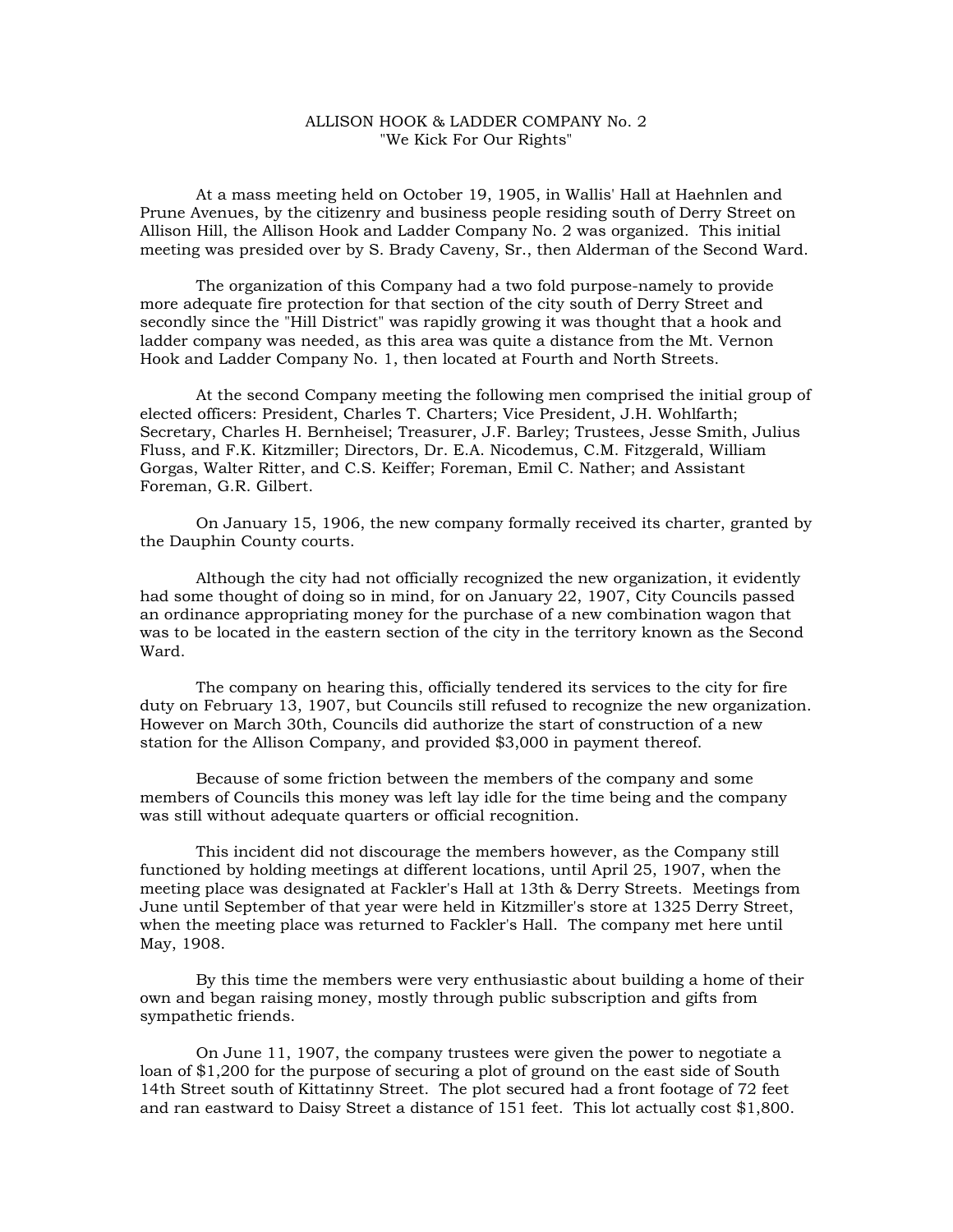The company after securing the above plot, donated a section of it with a 40 foot front to the City with the proviso that they would construct a new station for the Allison Company on the donated ground. The City was agreeable to this and on November 20, 1907, accepted the ground.

By November, 1907, the city temporarily placed a wagon(not a fire wagon) in service in a stable on the lower side of Mulberry Street because of the construction of the new Mulberry St. Bridge. This route was a major access to the Hill area and since it was closed fire protection was limited to only the Mt. Pleasant Engine Company No. 8. The Allison company was asked to man this rig.

Very late in 1907, Mayor Meals and Councils formally recognized the new company and on January 1, 1908, Fire Chief Charles Garverich placed the Allison Hook and Ladder Company No. 2 in city service for fire duty, with a remodeled one horse hitch hose wagon formerly used by the Citizen Engine Company No. 3. Being the twelfth company in the department that number was designated to the unit.

The running quarters at this time was in Wallis' Livery Stable at Haenhlen and Prune Avenues, and an agreement was made with Mr. Wallis to use one of his horses to draw the wagon when answering alarms.

At 7:07 p.m., March 23, 1908, the Allison answered their first fire alarm, responding to Box 34, then at 16th & Derry Streets for a minor fire in a dwelling at 1524 Vernon Street.

In the general appropriations bill of April 1, 1908, Councils again alotted the company the previously mentioned \$3,000, to build a fire station, from plans that had been previously drawn up and approved by Councils. With this money the brick stable section was built on the rear of the 14th Street plot. In this portion of the building the Company held a meeting on May 5, 1908.

On Wednesday, May 13, 1908, Allison member Eli K. Hoffman was killed at the \$2,500 Bowers Sash Factory fire on 18th Street near Chestnut. Box 34 was struck at 10:01 p.m. for this blaze which was of incendiary origin. Hoffman attempted to roll up a downed live power line and was electrocuted.

During the month of August, 1908, a pair of new horses replaced the single horse on the hose wagon. This was done due to the long runs to the north and south on the Hill District.

In October, 1908, a new combination hose and chemical wagon, built by J.G. Weir of Pittsburgh, Pa was delivered. The new wagon cost the City \$1,800 and was equipped with a geared reel carrying 700' of hose and two-35 gallon chemical tanks.

On January 27, 1909, Councils appropriated \$7,072 to construct the remainder of the firehouse, but the original plans did not meet the approval of all concerned. After several meetings with Mayor Meals, the house committee, on the Mayor's suggestion, made a trip to Baltimore, Md. to inspect fire stations of that Fire Department to get constructive ideas.

Upon their return, a new set of plans was drawn up and the two story brick, single arched entrance building located at 315 S. 14th Street was the result of their accomplishments.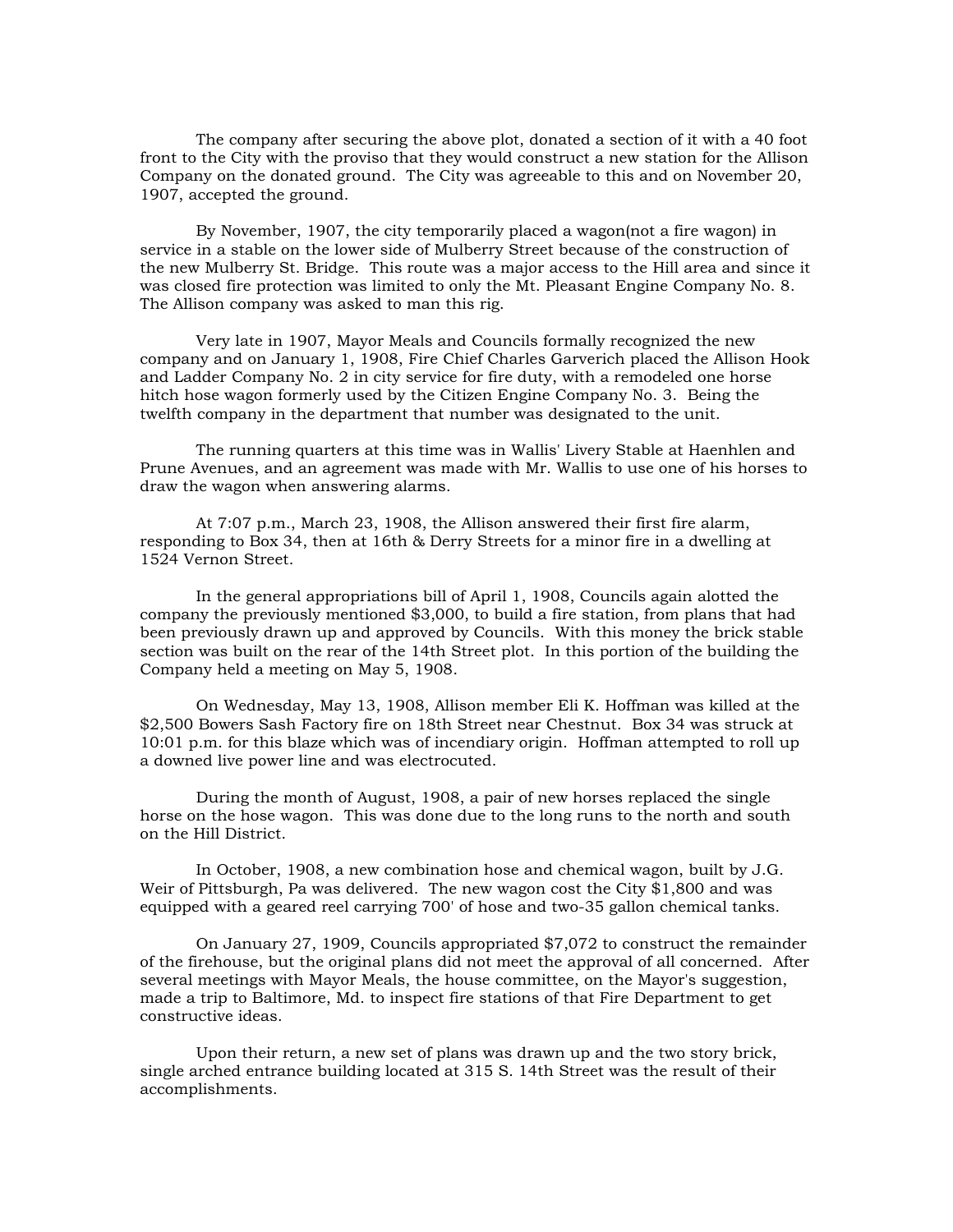A company member, George H. Sechrist, a contractor, was the successful bidder on the construction work. It was because he took a personal pride in the work and during the course of erection injected many new ideas, that the Allison Fire Company had one of the finest fire stations in the State.

The alarm bell which hung in the tower weighed about 1550 pounds.

On Tuesday, May 12, 1909, the 1884 Hayes 65' aerial ladder truck formerly used as the Mt. Vernon Truck 1, was reassigned to the Allison company. When it arrived at its new station it still had the three horse hitch. However very shortly after going into service with the Allison, the truck was taken to a local carriage shop and underwent a major overhaul where it was remodeled and lightened, and two horses were used once again to draw it.

The new quarters were dedicated May 16, 1909, with appropriate ceremonies conducted by the Rev. A.A. Kelley, Assistant Chaplain of the company. The final total cost of the building, including the ground was \$16,043.42, of which this sum was financed jointly by the city and company.

While assisting in the final construction work on the new building, William Benner, an active Allison member, fell from a scaffold on August 7th and suffered a fractured skull and spine from which injuries he succumbed eight days later.

On November 21, 1912, the company lost its second member as a result of fire duty. While answering Box 17, at 9:27 p.m. for a fire in a dwelling at 47 N. 17th Street, Samuel Wanbaugh, the driver of the wagon was killed at 15th & Market Streets. The wagon was proceeding north on 15th Street and on entering the intersection at Market Street, Wanbaugh pulled his two horse team a sharp right to avoid a collision with an automobile. On doing so the left front wheel of the wagon struck the curbstone, hurling Driver Wanbaugh headfirst to the street where he died instantly of a broken neck and fractured skull. The wagon did not upset but the team panicked and started east on Market. Fireman Dan Huber, who was riding on the rear tailboard of the wagon scurried up over the hose reel to the empty driver's seat, grasped the reins and stopped the wagon before more damage was done. Firemen Thomas Reside and J.H. Wohlfarth who were also riding on the rear step were thrown to the street but were otherwise uninjured. The driver of the auto was never identified as he failed to stop when the accident occur.

During the late summer of 1917, the Weir built combination wagon was sent to the fire apparatus establishment of Boyd Bros. in Philadelphia and everything salvagable was mounted on a new Reo chassis. Bids were received to have a tractor added to the Hayes aerial but for reasons unknown it was decided to replace it. In September, a new four wheel drive Duplex chassis city service ladder truck built by Peter Pirsch and Sons of Kenosha, WI was delivered and placed in service. This truck mounted on a straight frame and having a tillerman was a highly manoeuvrable and powerful rig. It carried several hundred feet of portable trussed ladders including a portable 55 foot extension ladder and the rest of the necessary ladder truck equipment.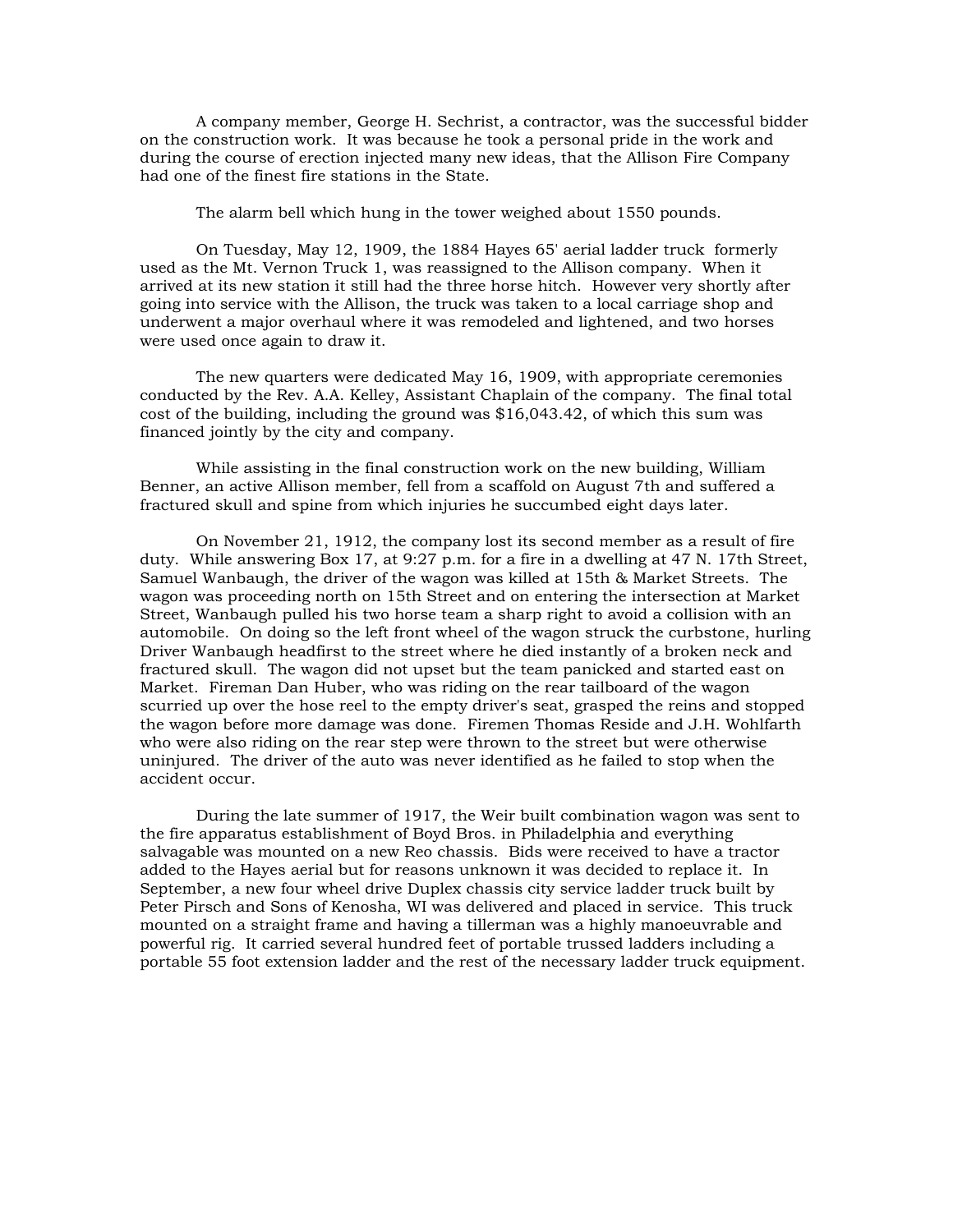At 4:17 a.m. January 2, 1922, Box 76 was struck for a very spectacular fire which destroyed the Capital Bedding Company at 14<sup>th</sup> & Howard Streets and severely damaged several other buildings. Allison Fireman Daniel P. Huber was caught between two buildings and was overcome by smoke and flames before being rescued. As a result of inhaling superheated gasses it affected his lungs and heart and subsequently died suddenly of that affliction on November 26, 1922. Fireman Huber was 42 years old and was survived by six sisters.

In May 1923, the Reo wagon was reassigned to the Pleasant View Fire Company No. 16 to become that company's first piece of motorized equipment. At the same time the Good Will Engine 7 received a new American LaFrance pumper and it's 1914 American LaFrance combination wagon was given to the Allison.

In July 1927, the Citizen Engine Company No. 3 was moved from the Friendship firehouse on S. 3rd Street, upon their request, to the Allison Station. This started a long warm friendship between the two companies which lasted for 35 years. It also gave the house an engine for the first time-a 1908 American LaFrance Metropolitan steamer powered by a Christie tractor. The rig however was still listed as Citizen Engine 3 and was subsequently scrapped in 1931.

On January 19, 1930, the Allison Coffee Association was formed under the auspices of the Allison Hook & Ladder Company. The original intent of the organization was to supply coffee and refreshments to firefighters in the Hill District. The idea immediately caught on and within short order the entire city benefitted from this organization. Either the company or the association purchased a nifty little International canteen wagon prior to April 1931. Eventually the association reorganized into the Harrisburg Firemen's Coffee Association and years later the rig was purchased by the Firemen's Relief. It was used into the 1940's.

During the year 1930, a turret pipe was added on the left front side of the hose bed of the wagon and a two fold life net was placed on the ladder truck.

When the Fire Department training schools were inaugurated in 1930, the rear roof of the Allison station was fitted with a false roof upon which exercises could be held. The training program was conducted here for a number of years under the supervision of Arthur M. Wilson, a member of the Company who had been sent by the City through the Philadelphia Fire Department Training Academy. During the course of these schools the Allison Company was well represented in the classes by its active firemen.

In 1935, the city paid fire drivers organized the Capital City Paid Firemen's Pension and Relief Association, becoming affiliated with the International Association of Fire Fighters as Local No. 428, and began calling the Allison their home. Meetings were held there until the station closed in 1980.

During the 1936 flood, the Allison members did excellant duty in the flooded southern portion of the City, and the second floor of the firehouse was used to house some refugees from that section.

Through years of hard usage and satisfactory service the Duplex ladder truck showed signs of increasing mechanical failures and in 1935, city council purchased a new Mack Model BQ tractor drawn tillered 75' wooden aerial ladder truck at a cost of \$15,000. This new truck arrived on November 11, 1935. It was the first double bank truck in the city meaning all the ground ladders were stowed in two stacks under the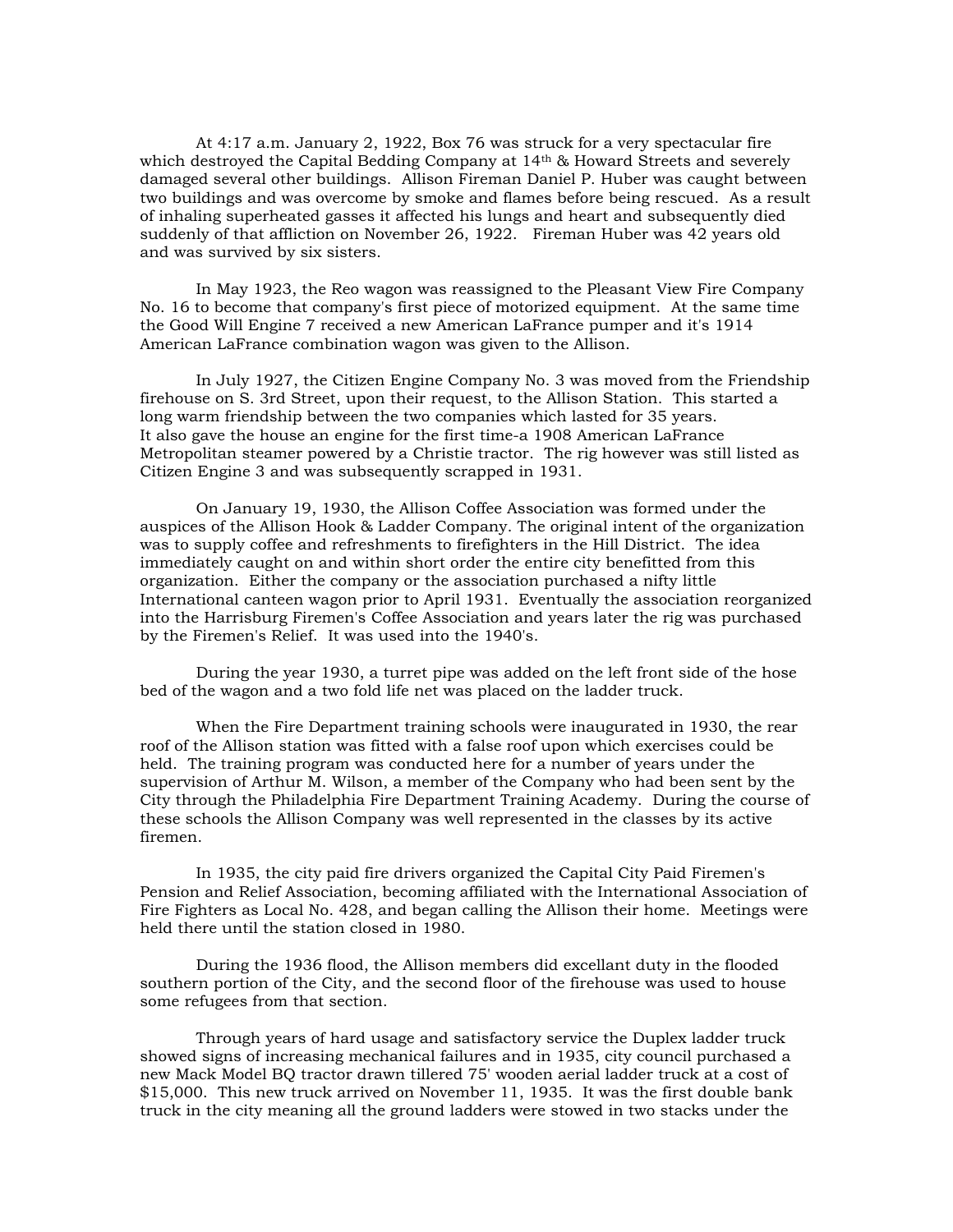aerial instead of attaching to the sides. It was also the first rig in the city with a windshield for the driver, but alas the tillerman still braved the cold winds of winter. Due to the fact the truck was a almost 60'long and it was of the tractor trailer design, about two weeks were spent teaching the drivers how to handle and operate it. The final acceptance tests were held on Thanksgiving Day of 1935, during a discomforting all day rain storm. The rig was placed in service about Dec 1st. The truck was named the "Edward Halbert Truck No. 2" in honor of the Chief of Department who was fatally injured when he fell off a roof the previous March. The old Duplex truck was later sold to the suburban Penbrook Fire Company.

Late in 1936, the hose wagon was completely rebuilt in the fire department shops, with a new Reo chassis replacing the one built by American LaFrance. The turret pipe was still retained, however in the remodeling, it was placed midships behind the driver's seat.

On July 1, 1945, during a heavy electrical and thunderstorm, the station was struck by lightning about half past midnight setting fire to the rear loft section. The men on duty immediately went to work with the chemical line off the hose wagon, but on gaining entrance to the loft were greeted by a burst of fire that was rapidly gaining headway. Box 9 at 14th & Swatara was struck by driver Ira Wagner at 12:41 a.m. summoning a first alarm assignment for much needed aid. Until the fire was brought under control it had caused damage in excess of \$3,000.

With the ladder truck seeing very heavy duty over the years, city council on January 15, 1957, authorized the purchase of a replacement. On December 19th, a new B85 Model Mack open cab tractor coupled to a Maxim built trailer having an 85' four section steel aerial was delivered to the city. This was the first steel aerial in the city and also the first ladder truck where the tillerman sat behind the aerial instead of on top of it. It was also the first truck to have all metal ground ladders. This rig was truly a drastic change from all previous ladder trucks. This truck was also one of the last to be delivered with the company name ALLISON lettered on the hood. After the crews became familiar with the rig it went into service January 7, 1958. When the city installed their radio system during the late summer of 1958, Ladder 2 was the first to be radio equipped. Cost of the rig was \$39,347.

On April 15, 1958, the city sold the 1935 Mack to the suburban Progress Fire Company. In 1961, a new Dodge tractor replaced the Mack and the rig remained in service until 1975. It then was purchased by city firefighter and fire buff David C. Buskey. Presently it is the oldest known motorized piece of equipment in existance from the city.

For a three week period from January 6th to February 1, 1959, the Allison Company had the distinction of being the last of the fire department's companies operating with two pieces of apparatus in active service. On this latter date, the combination wagon was placed in a reserve status as the paid drivers were needed elsewhere in the department due to the drastic decrease in volunteer interest.

In the late afternoon of September 14, 1961, the tower and it's huge bell were removed from the roof after the city engineering department declared the building not in condition to carry the weight any longer.

In December of 1969, Susquehanna Engine 9 was moved into the Allison Station when the Suquehanna Fire Company No. 9 lost it's quarters on S. Cameron Street due to condemnation. Within the year, the Royal No.14 firehouse on Derry Street was closed and Royal Engine 14 was moved into the Allison with Engine 9 being eliminated